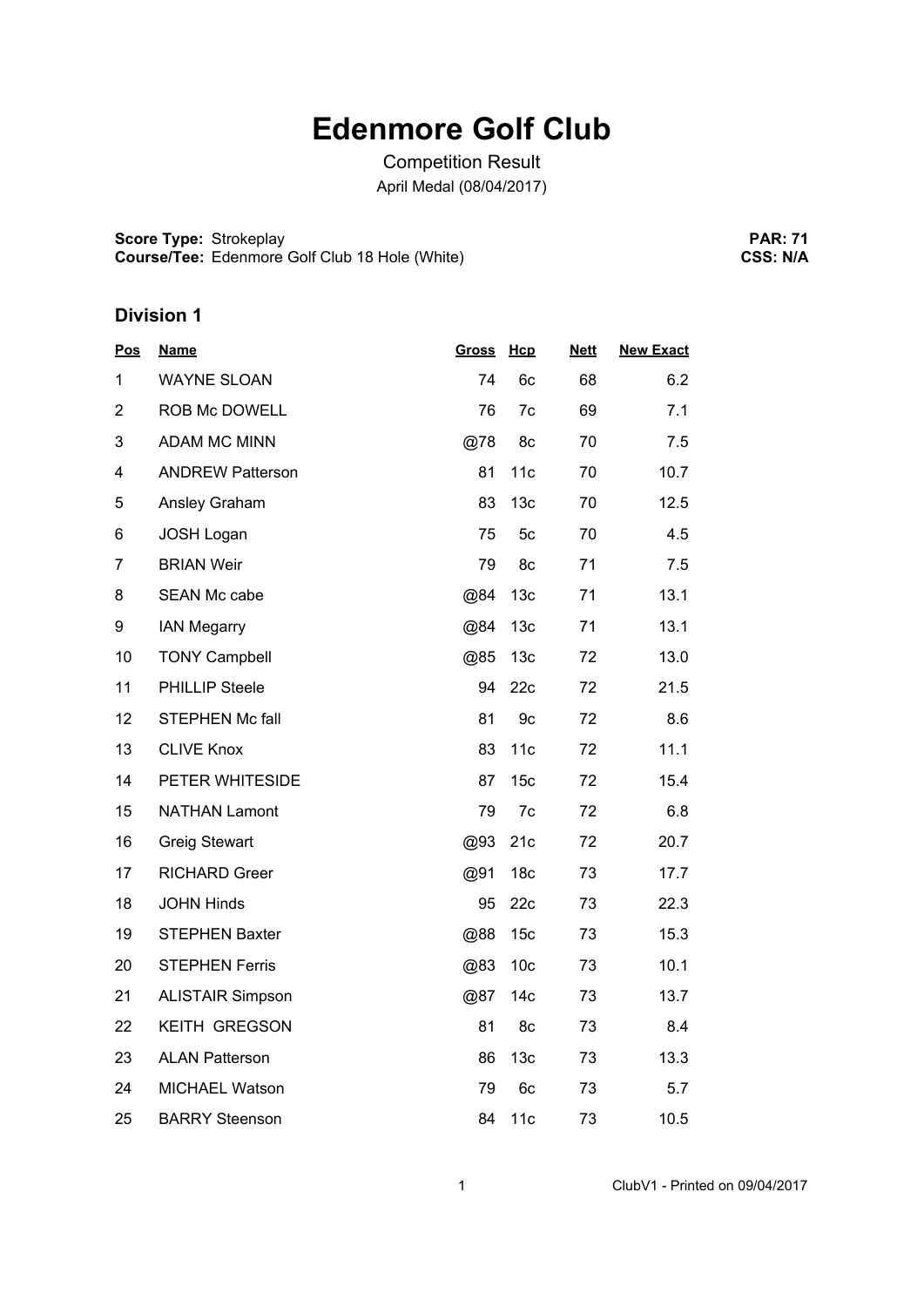| <b>Pos</b> | <b>Name</b>              | <b>Gross</b> | Hcp             | <b>Nett</b> | <b>New Exact</b> |
|------------|--------------------------|--------------|-----------------|-------------|------------------|
| 26         | <b>RICHARD Swain</b>     | @85          | 11c             | 74          | 11.2             |
| 27         | <b>STEPHEN Baine</b>     | 88           | 14 <sub>c</sub> | 74          | 13.5             |
| 28         | DESMOND Mc carthy        | @101         | 27c             | 74          | 26.8             |
| 29         | <b>MARTIN Wright</b>     | 88           | 14 <sub>c</sub> | 74          | 13.9             |
| 30         | <b>JOHN Halliday</b>     | 93           | 19 <sub>c</sub> | 74          | 18.6             |
| 31         | <b>GEOFFREY Simpson</b>  | 84           | 10 <sub>c</sub> | 74          | 10.4             |
| 32         | <b>JIM Uprichard</b>     | 83           | 9c              | 74          | 8.9              |
| 33         | <b>RONNIE Girvan</b>     | 82           | 8c              | 74          | 8.4              |
| 34         | <b>MARK Rainey</b>       | 94           | 20c             | 74          | 20.4             |
| 35         | <b>BARRY Mc carthy</b>   | 90           | 15 <sub>c</sub> | 75          | 15.0             |
| 36         | <b>SEAN Magill</b>       | 92           | 17 <sub>c</sub> | 75          | 16.9             |
| 37         | <b>ROGER Wilkinson</b>   | @93          | 18 <sub>c</sub> | 75          | 17.9             |
| 38         | <b>CLYDE Anderson</b>    | @87          | 12 <sub>c</sub> | 75          | 11.9             |
| 39         | <b>STEPHEN Dunlop</b>    | @91          | 16 <sub>c</sub> | 75          | 15.6             |
| 40         | <b>HAROLD Spence</b>     | @93          | 18 <sub>c</sub> | 75          | 17.7             |
| 41         | DAVID Mc ALEENON         | 77           | 2c              | 75          | 1.6              |
| 42         | <b>NIALL Moore</b>       | 84           | 9c              | 75          | 9.0              |
| 43         | <b>PAUL Fleming</b>      | 90           | 15 <sub>c</sub> | 75          | 14.9             |
| 44         | <b>TOM Chapman</b>       | 93           | 18 <sub>c</sub> | 75          | 17.5             |
| 45         | <b>Stephen Hinds</b>     | @104         | 28c             | 76          | 28.0             |
| 46         | <b>WILLIAM Nesbitt</b>   | 88           | 12c             | 76          | 11.7             |
| 47         | <b>NEIL Lamont</b>       | 88           | 12c             | 76          | 12.0             |
| 48         | <b>KEITH Steenson</b>    | 84           | 8c              | 76          | 7.7              |
| 49         | DAVID Belshaw            | @92          | 16 <sub>c</sub> | 76          | 15.5             |
| 50         | PAUL Cassin              | 93           | 17 <sub>c</sub> | 76          | 17.3             |
| 51         | <b>Christopher Loney</b> | 95           | 19 <sub>c</sub> | 76          | 19.2             |
| 52         | <b>BRIAN Clenaghan</b>   | @101         | 25c             | 76          | 24.8             |
| 53         | <b>GERRY Mc clory</b>    | 91           | 15 <sub>c</sub> | 76          | 14.5             |
| 54         | <b>Alistair Shiells</b>  | @96          | 20c             | 76          | 20.3             |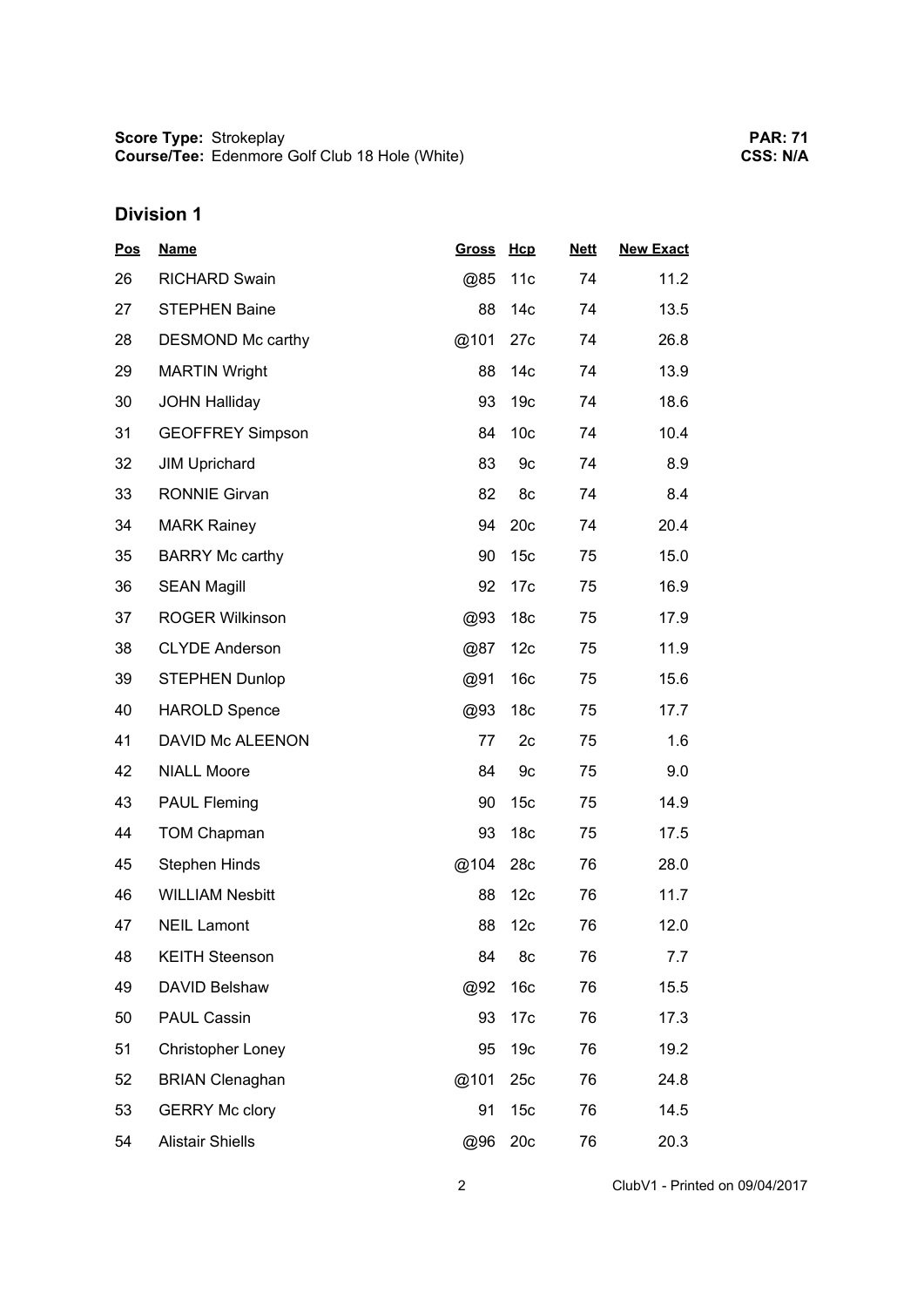| <b>Pos</b> | <b>Name</b>                               | <b>Gross</b> | Hcp             | <b>Nett</b> | <b>New Exact</b> |  |
|------------|-------------------------------------------|--------------|-----------------|-------------|------------------|--|
| 55         | <b>STEWART Rodgers</b>                    | @91          | 15 <sub>c</sub> | 76          | 14.8             |  |
| 56         | <b>BRYN Swift</b>                         | @99          | 23c             | 76          | 22.7             |  |
| 57         | DAVID Mc ewen                             | @96          | 19 <sub>c</sub> | 77          | 18.9             |  |
| 58         | <b>NEIL Mc dougall</b>                    | 89           | 12 <sub>c</sub> | 77          | 12.3             |  |
| 59         | <b>GARRY Brown</b>                        | @90          | 13 <sub>c</sub> | 77          | 12.9             |  |
| 60         | PHILLIP Henderson                         | 90           | 13 <sub>c</sub> | 77          | 12.7             |  |
| 61         | <b>EDWARD Moulds</b>                      | @94          | 17 <sub>c</sub> | 77          | 17.3             |  |
| 62         | <b>JAMES Henning</b>                      | 99           | 22c             | 77          | 22.1             |  |
| 63         | DEAGLAN O'hagan                           | 81           | 4c              | 77          | 4.4              |  |
| 64         | <b>COLIN Whan</b>                         | 84           | 7c              | 77          | 6.6              |  |
| 65         | <b>STEPHEN Hylands</b>                    | @85          | 8c              | 77          | 7.8              |  |
| 66         | <b>STEPHEN Robb</b>                       | 94           | 17 <sub>c</sub> | 77          | 16.5             |  |
| 67         | <b>GARY Watson</b>                        | 88           | 11c             | 77          | 10.5             |  |
| 68         | <b>JONATHAN Mc</b>                        | 93           | 16 <sub>c</sub> | 77          | 15.9             |  |
| 69         | gahey<br><b>MICHAEL</b>                   | @94          | 17 <sub>c</sub> | 77          | 17.2             |  |
| 70         | <b>CHAPMAN</b><br><b>MARK Clendinning</b> | 94           | 16 <sub>c</sub> | 78          | 16.0             |  |
| 71         | DAVID Mc neill                            | 94           | 16 <sub>c</sub> | 78          | 16.3             |  |
| 72         | <b>SHELDON Lyttle</b>                     | 90           | 12 <sub>c</sub> | 78          | 12.0             |  |
| 73         | <b>PAUL Bradley</b>                       | 86           | 8c              | 78          | 8.2              |  |
| 74         | <b>MICHAEL Crow</b>                       | 96           | 18 <sub>c</sub> | 78          | 18.3             |  |
| 75         | PAUL J. Thompson                          | @98          | 20c             | 78          | 19.5             |  |
| 76         | <b>TOM Crooks</b>                         | 91           | 13 <sub>c</sub> | 78          | 12.5             |  |
| 77         | PAUL HERRON                               | @95          | 17 <sub>c</sub> | 78          | 17.2             |  |
| 78         | <b>GRAHAM Mc ilroy</b>                    | @88          | 10 <sub>c</sub> | 78          | 9.8              |  |
| 79         | <b>PAUL Patterson</b>                     | @91          | 13 <sub>c</sub> | 78          | 12.5             |  |
| 80         | <b>BILL Wilkinson</b>                     | 99           | 21c             | 78          | 21.0             |  |
| 81         | <b>CONOR Gribbon</b>                      | 90           | 12 <sub>c</sub> | 78          | 11.9             |  |
| 82         | <b>HUGH Mc kay</b>                        | @90          | 11c             | 79          | 11.4             |  |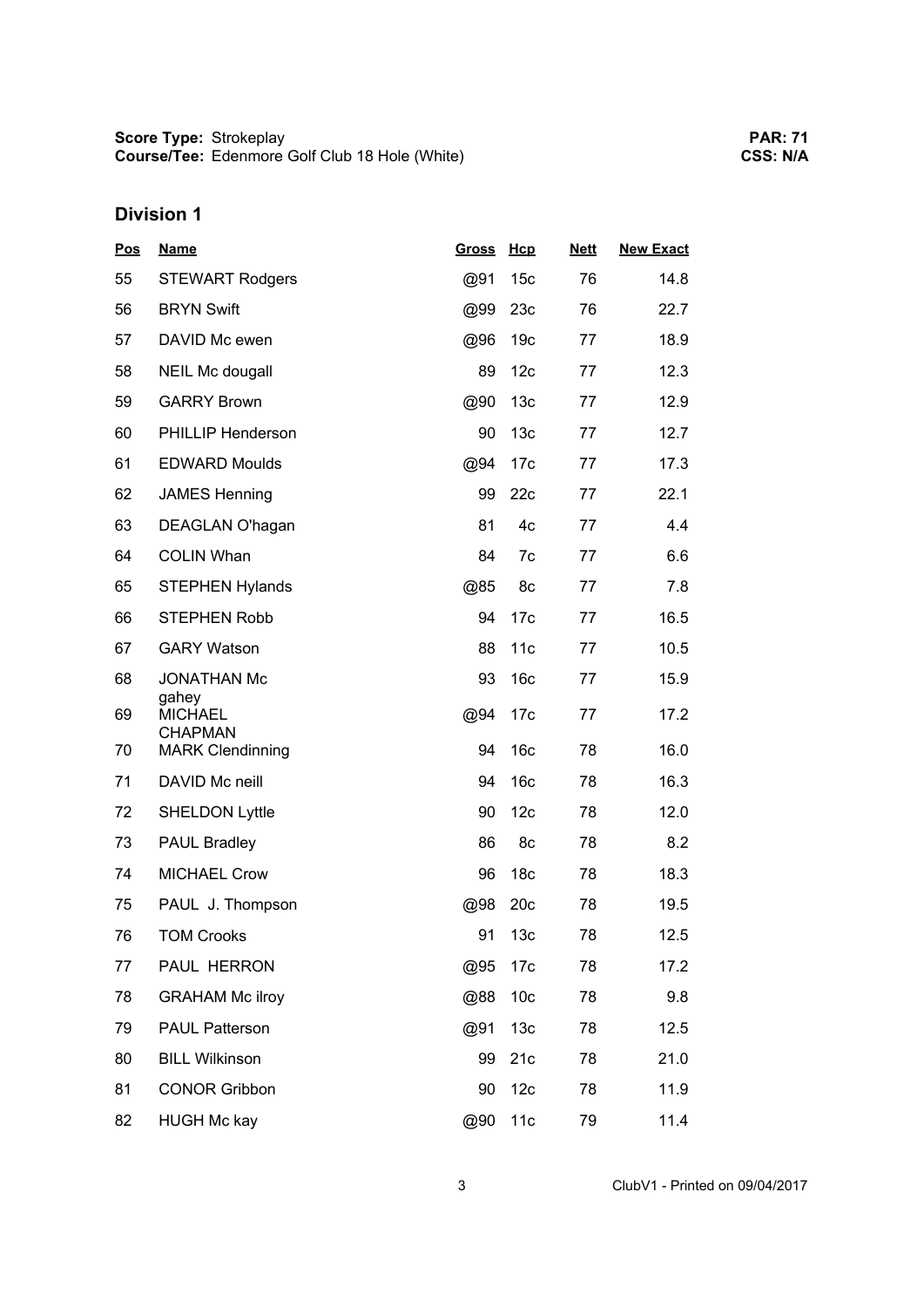| <b>Pos</b> | <b>Name</b>                        | <b>Gross</b> | Hcp             | <b>Nett</b> | <b>New Exact</b> |
|------------|------------------------------------|--------------|-----------------|-------------|------------------|
| 83         | <b>ROBERT Scott</b>                | @99          | 20c             | 79          | 20.1             |
| 84         | <b>MARTIN Brunty</b>               | 91           | 12 <sub>c</sub> | 79          | 12.2             |
| 85         | <b>BRIAN Robinson</b>              | 92           | 13 <sub>c</sub> | 79          | 13.0             |
| 86         | James Allen                        | 106          | 27c             | 79          | 27.4             |
| 87         | <b>BASIL Irwin</b>                 | @99          | 20c             | 79          | 19.5             |
| 88         | <b>DAVID Temple</b>                | 97           | 18 <sub>c</sub> | 79          | 17.8             |
| 89         | DAVID Bingham                      | @88          | 9c              | 79          | 8.5              |
| 90         | <b>GEORGE MC</b><br><b>CARTNEY</b> | @97          | 18 <sub>c</sub> | 79          | 18.3             |
| 91         | <b>JOHN Brown</b>                  | @93          | 14 <sub>c</sub> | 79          | 13.7             |
| 92         | <b>PHILLIP Tinsley</b>             | 92           | 13 <sub>c</sub> | 79          | 12.5             |
| 93         | <b>DOMINIC Downey</b>              | 96           | 17 <sub>c</sub> | 79          | 16.8             |
| 94         | <b>DAVID Dunlop</b>                | 92           | 12 <sub>c</sub> | 80          | 11.6             |
| 95         | Leslie Woods                       | @93          | 13 <sub>c</sub> | 80          | 13.1             |
| 96         | <b>Steven Eyres</b>                | @86          | 6c              | 80          | 6.1              |
| 97         | <b>ALAN Boomer</b>                 | @95          | 15 <sub>c</sub> | 80          | 14.7             |
| 98         | <b>HERBIE Boomer</b>               | @106         | 25c             | 81          | 25.0             |
| 99         | Herbie Goode                       | @102         | 21c             | 81          | 21.3             |
| 100        | DAVID Finlayson                    | @83          | 2c              | 81          | 1.5              |
| 101        | <b>STEPHEN Fletcher</b>            | 102          | 21c             | 81          | 21.0             |
| 102        | <b>KENNETH Logan</b>               | @97          | 16c             | 81          | 16.4             |
| 103        | <b>MICHAEL Currie</b>              | @96          | 15 <sub>c</sub> | 81          | 14.8             |
| 104        | <b>JOHN Boyles</b>                 | @91          | 9c              | 82          | 8.8              |
| 105        | Ciaran Connor                      | 98           | 16 <sub>c</sub> | 82          | 16.3             |
| 106        | Mark Fraser                        | @102         | 20c             | 82          | 20.1             |
| 107        | <b>DEREK Mc kinley</b>             | @104         | 22c             | 82          | 22.0             |
| 108        | <b>STEPHEN Andrews</b>             | @89          | 7c              | 82          | 6.7              |
| 109        | <b>MATT Trimble</b>                | @108         | 26c             | 82          | 26.4             |
| 110        | PHILLIP Hughes                     | @100         | 17 <sub>c</sub> | 83          | 17.0             |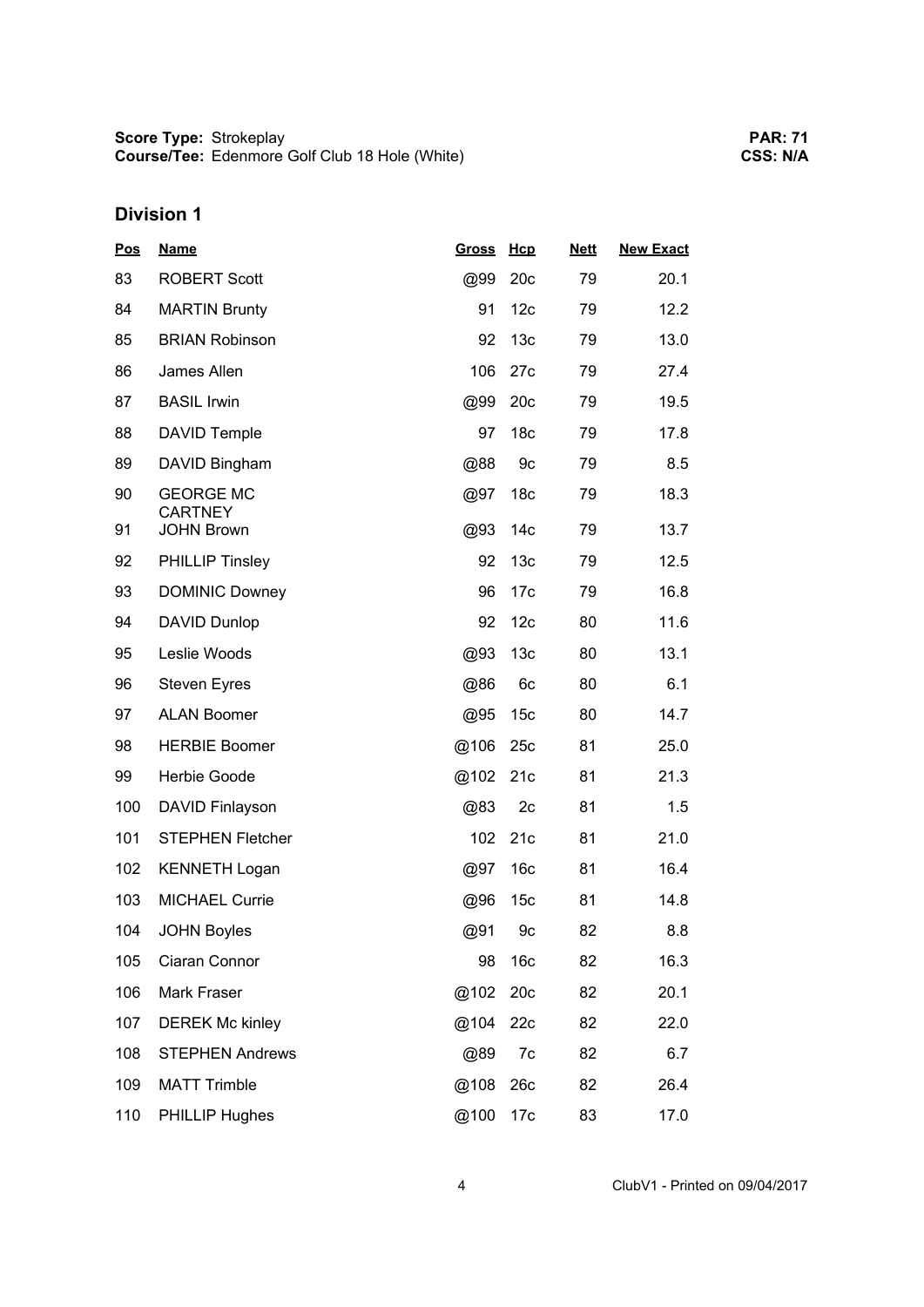| <b>Pos</b> | <b>Name</b>              | <b>Gross</b> | Hcp             | <b>Nett</b> | <b>New Exact</b> |
|------------|--------------------------|--------------|-----------------|-------------|------------------|
| 111        | <b>KEN Beeton</b>        | 99           | 16 <sub>c</sub> | 83          | 16.1             |
| 112        | <b>GEOFF Burrowes</b>    | @101         | 18 <sub>c</sub> | 83          | 17.6             |
| 113        | <b>STEPHEN Cocker</b>    | 98           | 15 <sub>c</sub> | 83          | 15.2             |
| 114        | <b>WILL Bryans</b>       | @99          | 16 <sub>c</sub> | 83          | 15.9             |
| 115        | PAUL Mc kay              | @98          | 15 <sub>c</sub> | 83          | 15.0             |
| 116        | Simon Scott              | @112         | 28c             | 84          | 27.9             |
| 117        | <b>SEAN MC KEGNEY</b>    | @110         | 26c             | 84          | 26.0             |
| 118        | <b>STEPHEN Murphy</b>    | @100         | 16 <sub>c</sub> | 84          | 15.6             |
| 119        | <b>ROGER Erwin</b>       | @88          | 4c              | 84          | 3.5              |
| 120        | <b>ANDREW Bennett</b>    | @104         | 19 <sub>c</sub> | 85          | 19.4             |
| 121        | <b>KEITH Robinson</b>    | @100         | 15 <sub>c</sub> | 85          | 14.8             |
| 122        | <b>ROBERT Millar</b>     | 113          | 28c             | 85          | 28.0             |
| 123        | <b>GERARD Delargy</b>    | @110         | 25c             | 85          | 25.0             |
| 124        | <b>CATHAL Austin</b>     | @106         | 21c             | 85          | 20.6             |
| 125        | <b>PETER Nelson</b>      | @106         | 20c             | 86          | 20.3             |
| 126        | <b>GERWYN Young</b>      | @98          | 12 <sub>c</sub> | 86          | 12.1             |
| 127        | <b>JOHN Truesdale</b>    | @103         | 17 <sub>c</sub> | 86          | 16.9             |
| 128        | <b>JAMES Scott</b>       | @100         | 14c             | 86          | 13.8             |
| 129        | <b>MICHAEL Rooney</b>    | @115         | 28c             | 87          | 28.0             |
| 130        | <b>MARK Chapman</b>      | @111         | 24c             | 87          | 24.2             |
| 131        | <b>PAUL Magill</b>       | @107         | 20c             | 87          | 20.1             |
| 132        | PAUL Mc quillan          | @103         | 15 <sub>c</sub> | 88          | 14.7             |
| 133        | <b>JOHN Childs</b>       | @109         | 21c             | 88          | 20.8             |
| 134        | <b>STEVE Jones</b>       | @111         | 21c             | 90          | 20.5             |
| 135        | <b>ALAN Weir</b>         | @106         | 16 <sub>c</sub> | 90          | 15.7             |
| 136        | <b>ALAN Irwin</b>        | @114         | 23c             | 91          | 23.3             |
| 137        | <b>WILLIAM Robinson</b>  | @121         | 28c             | 93          | 28.0             |
| 138        | <b>JACKIE Gilliland</b>  | @111         | 18 <sub>c</sub> | 93          | 17.9             |
| 139        | <b>Robert Montgomery</b> | @110         | 17 <sub>c</sub> | 93          | 17.0             |